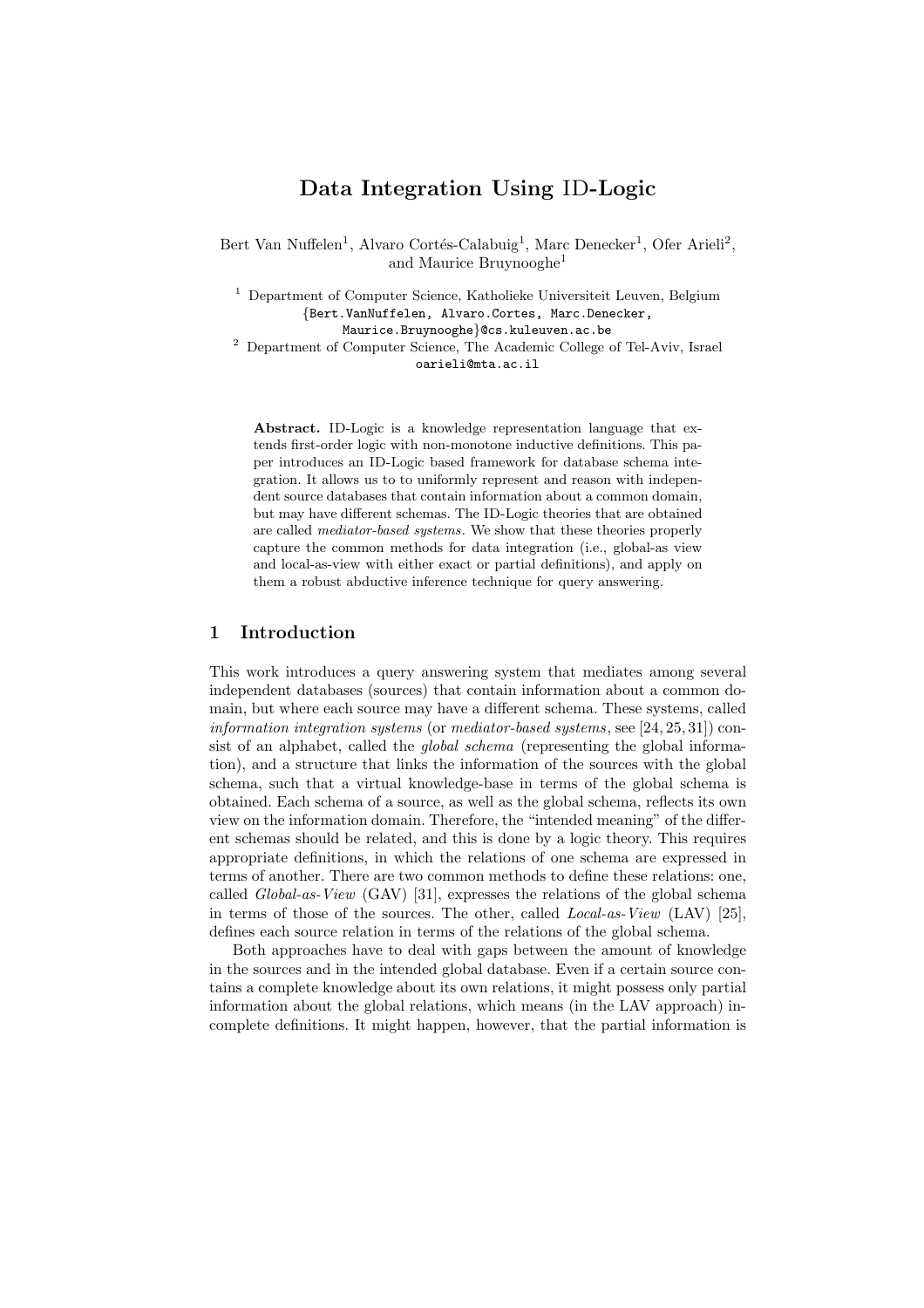complemented by other sources, so that together the sources possess complete knowledge about (part of) the intended global database. The possible relations between the amount of (extentional) knowledge contained in a source predicate and that of the (intended) global database predicates are designated in [14, 22] by different labels: a source predicate that contains a proper subset (respectively, superset) of the intended knowledge of the corresponding predicate at the global schema is labeled open (respectively, closed). A source predicate whose information is the same as that of the global one is labeled clopen.

In addition to its (global) schema and the mapping to the sources' schemas, a mediator-based system also defines an inference procedure that exploits the represented information in order to answer queries. Different semantics [1] have been used for query answers (in terms of the global schema): (1) According to the *certain answer* semantics a tuple  $[t]$  is an answer to a global query  $Q$  if its true in all possible instances of the global schema. (2) According to the possible answer semantics a tuple  $[t]$  is an answer of a query Q if  $[t]$  holds in at least one instance of the global schema. Typically, answers are computed in two phases: first, the query is rewritten in a query in terms of the source relations. Next, the sources are queried.This is needed because the sources are not materialized at the global level. Among query answering algorithms are Bucket [25], Minicon [29] and Inverse-rule [20].

We present a mediator-based system that is based on ID-Logic [15, 16], an expressive knowledge representation language. Contrary to most systems, ours explicitly distinguishes between complete and incomplete knowledge. It also allows us to formalize the knowledge expressed by the labels of [14, 22] and offers a uniform treatment of the LAV and GAV approaches (as well as a mixture of both). Query answering is implemented by abductive reasoning [19] that simplifies the construction of the transformed queries and provides informative answers when sources are temporary unavailable.

# 2 Preliminaries

### 2.1 Mediator-based systems

A source database is a structure  $\langle \mathcal{L}, I \rangle$  where  $\mathcal L$  is a first-order language and I is a database instance, *i.e.*, a set of tuples representing all true instances of the predicates of  $\mathcal{L}$ . It is assumed that the unique names axioms hold.

Example 1. A source describing a set of students may have the following structure:  $S_1 = \langle \{student(\cdot)\}, \{student(john), student(mary)\}\rangle$ 

**Definition 1 (A mediator-based system).** A mediator-based system  $\mathfrak{G}$  is a triple  $\langle \mathcal{L}, S, M \rangle$ , where  $\mathcal L$  is a first-order language of the integrated (or global) database,  $S = \{S_1, \ldots, S_n\}$  is a set of source databases, and M is a set of sets of formulae in  $\mathcal L$  (representing the relationships between the sources and the intended global database).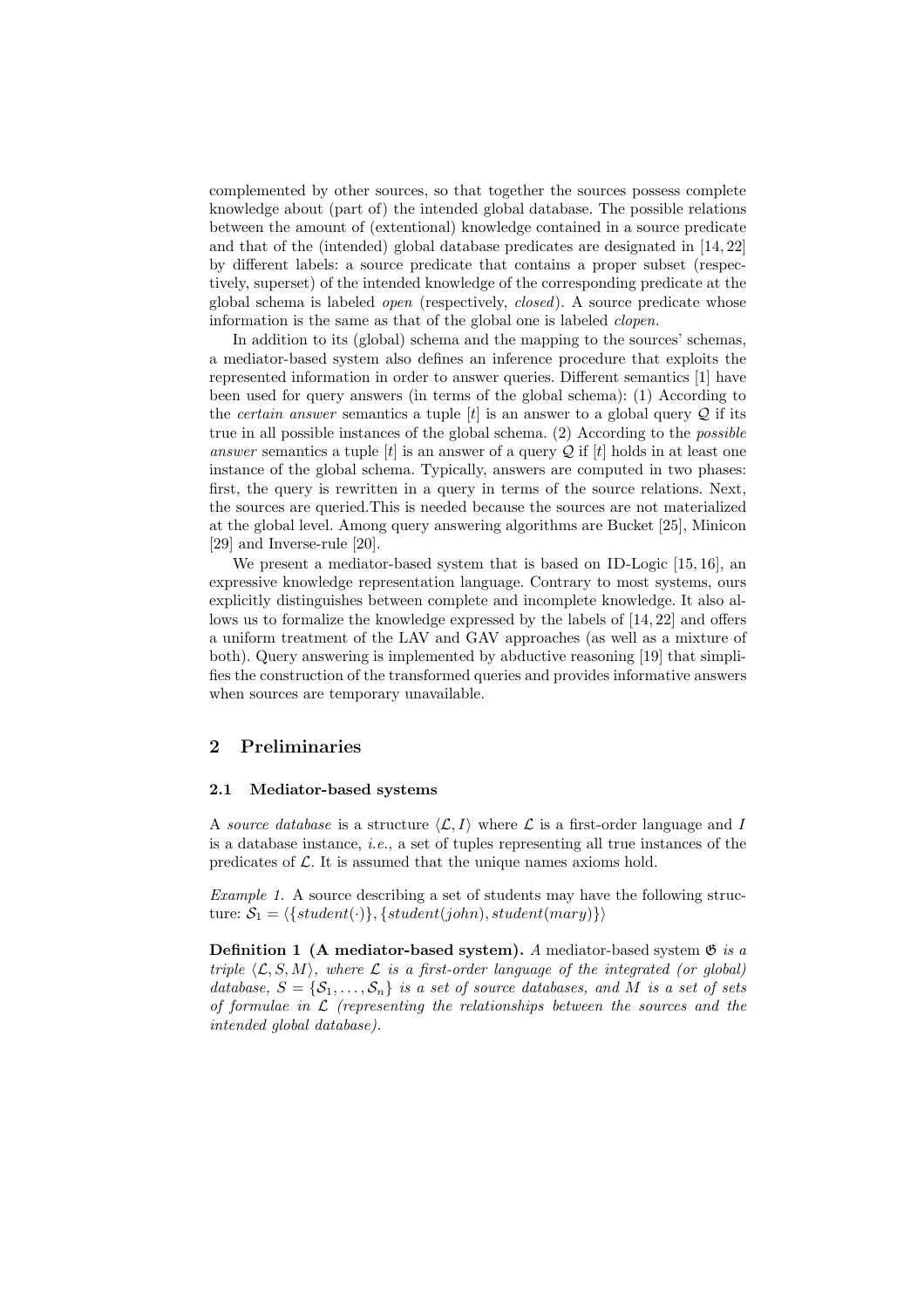To simplify the presentation, we assume that each predicate is uniquely defined by either a source or the global schema<sup>3</sup>. We also assume the unique domain assumption: all involved database languages share the same domain, *i.e.*, all constants and function symbols are shared and have the same interpretation everywhere. Hence, as in the above example, the language of a database is completely determined by its vocabulary, i.e., its set of predicates.

Example 2. Consider the following two data-sources:

 $S_1 = \langle \{student(\cdot)\}, \{student(john), student(mary)\}\rangle,$ 

 $S_2 = \{\{enrolled(\cdot, \cdot)\}, \{enrolled(john, 1999), enrolled(mary, 2000)\}\}.$ 

A possible mediator-based system  $\mathfrak{G}$  for these sources is  $\langle \mathcal{L}, S, M \rangle$ , where

 $\mathcal{L} = \{st99(\cdot)\}, S = \{\mathcal{S}_1, \mathcal{S}_2\}, \text{and}$ 

 $M = {\forall x.st99(x) \leftarrow student(x) \land enrolled(x, 1999)}$ Queries w.r.t.  $\mathfrak{G}$  will be first-order formulas over  $\mathcal{L}$  (e.g.  $\exists x.st99(x)$ ).

#### 2.2 ID-Logic

ID-Logic [15–18] is a knowledge representation language that extends classical first-order logic with non-monotone inductive definitions. Formally:

**Definition 2** (ID-Logic). An ID-Logic theory  $\mathcal T$  based on the first-order logic language  $\mathcal L$  is a pair  $(\mathcal D, \mathcal F)$ .  $\mathcal D$  is a set of definitions  $D_i$   $(i = 1 \dots n)$  and  $\mathcal F$  is a set of first-order formulas. A definition D is a set of rules of the form  $p(\overline{t}) \leftarrow B$ where  $p(\bar{t})$  is an atom and B is any first-order formula.

The predicates occurring in the heads of the rules of an inductive definition  $D$  are the *defined* predicates of D. All the other predicates belong to  $Open(D)$ , the set of open predicates of D. As will be exploited in Section 3, the same predicate can be defined in different definitions. Care must be taken that different definitions are equivalent.

Definition 3 (A model of a definition<sup>5</sup>). A structure M is a model of a definition  $D$  iff there exists an interpretation  $I$  of  $Open(D)$  such that  $M$  is the two-valued well-founded [33] model of D that extends I. A structure M is a model of  $D$  iff M is a model of each  $D \in \mathcal{D}$ .

Definition 4 (Formal semantics of an ID-Logic theory). A structure M is a model of the ID-Logic theory  $\mathcal{T} = (\mathcal{D}, \mathcal{F})$  iff M is a model of D and satisfies all formulas of  $\mathcal F$ . The collection of all models of  $\mathcal T$  is denoted by  $Mod(\mathcal T)$ .

Note 1 (Relation with Description Logics (DL)). Several data integration systems use DL  $[6]$  as underlying language (see, e.g.,  $[13, 14]$ ). As shown in  $[32]$ , ID-Logic can be viewed as a very expressive DL. The main differences between both are the facility to specify *inductive definitions*<sup>6</sup>, and the computational

<sup>&</sup>lt;sup>3</sup> If needed, a simple renaming of predicates in sources can establish this property.

<sup>&</sup>lt;sup>4</sup> M expresses that  $st99(x)$  is the conjunction of two relations. See Section 2.2.

<sup>5</sup> This is also well defined for general non-monotone inductive definitions [16].

<sup>6</sup> Most DL only allow transitive closure as a special case of an inductive definition.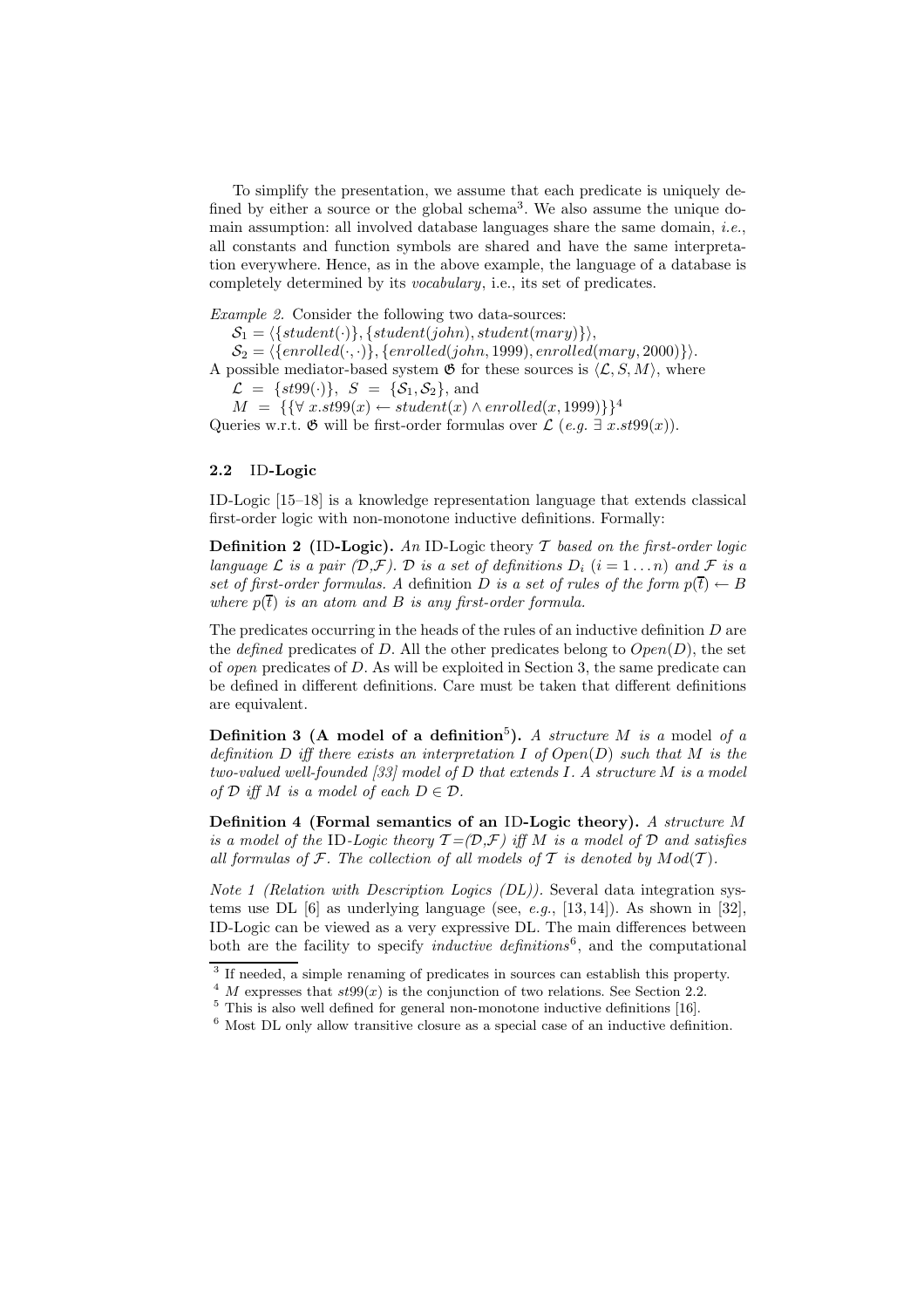paradigm; whereas DL systems focus on deductive query answering, ID-Logic systems also make use of abductive reasoning, *i.e.*, computing (classes of) models (explanations) that support the query.

Definition 5 (Composition of ID-Logic theories). For two ID-Logic theories  $T_1$  and  $T_2$  over the same language  $\mathcal{L}$ , the composed theory  $T_1 \circ T_2$  is an ID-Logic theory  $\mathcal T$  over  $\mathcal L$ , obtained via the pairwise union of both theories:  $\mathcal{T} = \mathcal{T}_1 \circ \mathcal{T}_2 = (\mathcal{D}_1, \mathcal{F}_1) \circ (\mathcal{D}_2, \mathcal{F}_2) = (\mathcal{D}_1 \cup \mathcal{D}_2, \mathcal{F}_1 \cup \mathcal{F}_2).$ 

**Proposition 1.** For two ID-Logic theories  $\mathcal{T}_1$  and  $\mathcal{T}_2$  over a language  $\mathcal{L}$ , it holds that  $Mod(\mathcal{T}_1 \circ \mathcal{T}_2) = Mod(\mathcal{T}_1) \cap Mod(\mathcal{T}_2)$ .

### 2.3 Expressing partial knowledge

When designing mediator-based systems, the available information is often insufficient to define the ontological relations between the global database and the sources. We explain how open predicates can complete partial knowledge.

- An incomplete set of rules. Suppose that the set of rules  $\{p(\bar{t}) \leftarrow B_i | i =$  $1...k$  only partially defines p. A complete definition can be obtained by adding a rule  $p(\overline{s}) \leftarrow p^*(\overline{s})$ , in which the auxiliary open predicate  $p^*$  represents all the tuples in  $p$  that are not defined by any of the bodies  $B_i$ . To ensure that the tuples in  $p^*$  do not overlap with the other tuples, the integrity constraint  $\forall p^*(\overline{s}) \rightarrow \neg(B_1 \vee \ldots \vee B_k)$  can be added.
- An imprecise rule. Another type of incompleteness occurs when the body of a rule  $p(\overline{t}) \leftarrow B$  is overly general, *i.e.*, includes tuples not intended to be in the relation p. This can be repaired by adding to the body an auxiliary open predicate  $p^s$  that filters the extraneous tuples. The completed rule in this case is  $p(\overline{t}) \leftarrow B \land p^s(\overline{t}).$

Example 3. Let  $st99(\cdot)$  be defined in terms of  $student(\cdot)$ . The rule  $st99(x) \leftarrow$  $student(x)$  is overly general since not all students did enroll in 1999. By adding an auxiliary predicate  $st99<sup>s</sup>(.)$ , denoting all persons enrolled during 1999, the revised rule  $st99(x) \leftarrow student(x) \wedge st99^s(x)$  correctly defines  $st99(\cdot)$ .

# 3 An ID-Logic Mediator-based System

Definition 6 (An ID-Logic mediator-based system). For a set of sources  $\{\mathcal{S}_1,\ldots,\mathcal{S}_n\}$  and a global schema  $\mathcal{L}_G$ , an ID-Logic mediator-based system is a triple  $\mathfrak{G} = \langle \mathcal{L}_G, S, M \rangle$ , where

- S is a set of ID-Logic theories  $\{S_1 \ldots S_n\}$  encoding the source databases.
- M is a set of ID-Logic theories  $\{W_1, \ldots, W_n, \mathcal{K}\}\$  encoding the relationships between the sources and the intended global database:
	- $W_i$ ,  $i = 1, \ldots, n$ , are source mappings for the source  $S_i$  w.r.t.  $\mathcal{L}_G$ ,
	- $K$  is an ID-Logic theory that describes how the information in the different sources complement each other.

and the knowledge of the ID-Logic mediator-based system  $\mathfrak G$  is represented by the ID-Logic theory  $\mathcal{T} = S_1 \circ \cdots \circ S_n \circ \mathcal{W}_1 \circ \cdots \circ \mathcal{W}_n \circ \mathcal{K}$ .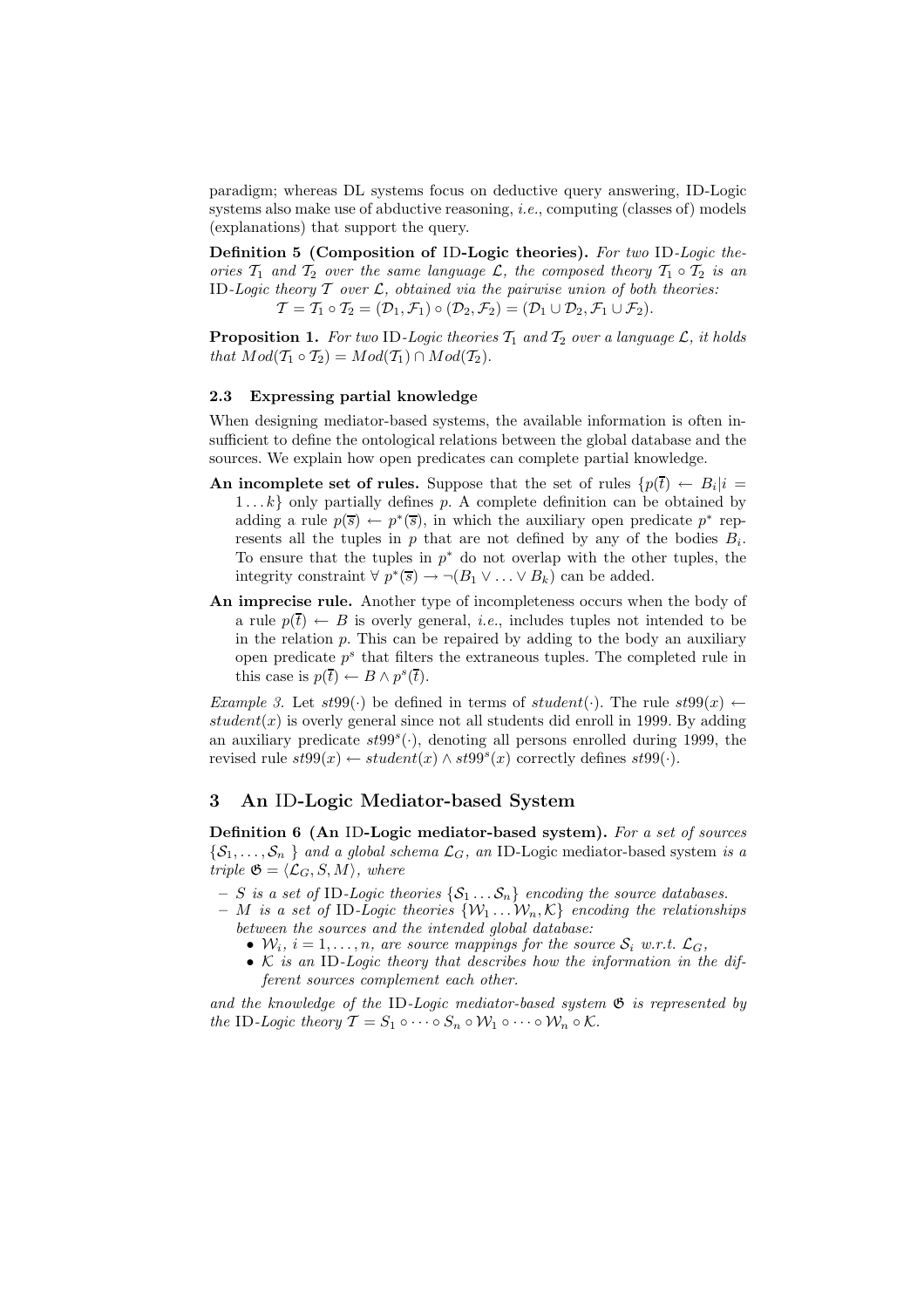**The sources.** A source  $S_i = \langle \mathcal{L}_S, I \rangle$  is encoded as  $S_i = (\{\{\mathcal{I}\}\}\, \emptyset)$  where  $\mathcal{I}$  is obtained by interpreting the database instance I as an enumeration of facts.

*Example 4.* The source  $S = \langle \{student(\cdot)\}, \{student(john), student(mary)\}\rangle$  of Example 1 is interpreted as the following ID-Logic theory:

 $S = (\{\{\text{student}(john). \ \ \text{student}(mary). \ \}\}, \emptyset)$ 

Relating one source with the global schema. This part defines the relationships between the relations of a source and of the global database. These relationships are expressed in the form of (inductive) definitions, taking into account the ontological relationships between the predicates and the actual knowledge of the source. The techniques described in Section 2.3 are used when there is a mismatch between the information in the source and in the global database.

**Definition 7** (A source mapping). A source mapping from a language  $\mathcal{L}_2$  to a language  $\mathcal{L}_1$  is an ID-Logic theory W defining the predicates of  $\mathcal{L}_1$  in terms of the predicates of  $\mathcal{L}_2$  and of the necessary auxiliary open predicates.

Local-as-View (LAV) and Global-as-View (GAV) are particular instances of source mappings. For a source with vocabulary  $\mathcal{L}_S$  and a global database with vocabulary  $\mathcal{L}_G$ , LAV (GAV) defines the predicates of  $\mathcal{L}_S$  ( $\mathcal{L}_G$ ) in terms of the predicates of  $\mathcal{L}_G$  ( $\mathcal{L}_S$ ).

*Example 5.* Consider the languages  $\mathcal{L}_1 = \{st99(\cdot)\}\$  and  $\mathcal{L}_2 = \{student(\cdot)\}\$ where  $st99(\cdot)$  represents the students enrolled in 1999 and  $student(\cdot)$  represents all the students. The possible source mappings are the following:

1. 
$$
\mathcal{W}_{1\rightarrow 2} = (\{\{st99(x) \leftarrow student(x) \land student^s(x).\}\}, \emptyset)
$$
\n2.  $\mathcal{W}_{2\rightarrow 1} = (\{\{student(x) \leftarrow st99(x) \lor st99^*(x).\}\}, \{\forall x.st99^*(x) \rightarrow \neg st99(x).\})$ 

The meaning of the predicates allows only those two representations. When  $\mathcal{L}_1$ is the source predicate, the first mapping is LAV and the second is GAV. Now, the auxiliary predicate st99<sup>∗</sup> (·) represents the students that are not known by the source, while  $student^s(\cdot)$  represents the students known by the source.

Note  $2$  (GAV or LAV?). According to our definition GAV and LAV are equally good approaches.<sup>7</sup> However, as it is more natural to define abstract concepts in terms of more detailed notions, differences in abstraction levels of the source and the global languages imply that in practice one approach could be more appropriate than the other. Moreover, since the abstraction levels of the sources' languages may also be different (some of which may be more abstract than the global language and some may be less abstract than it), it makes sense to

<sup>7</sup> In the literature one finds arguments in favor of one or the other. For our representational point of view there is no difference. However, in the section on query answering, we give an argument in favor of GAV.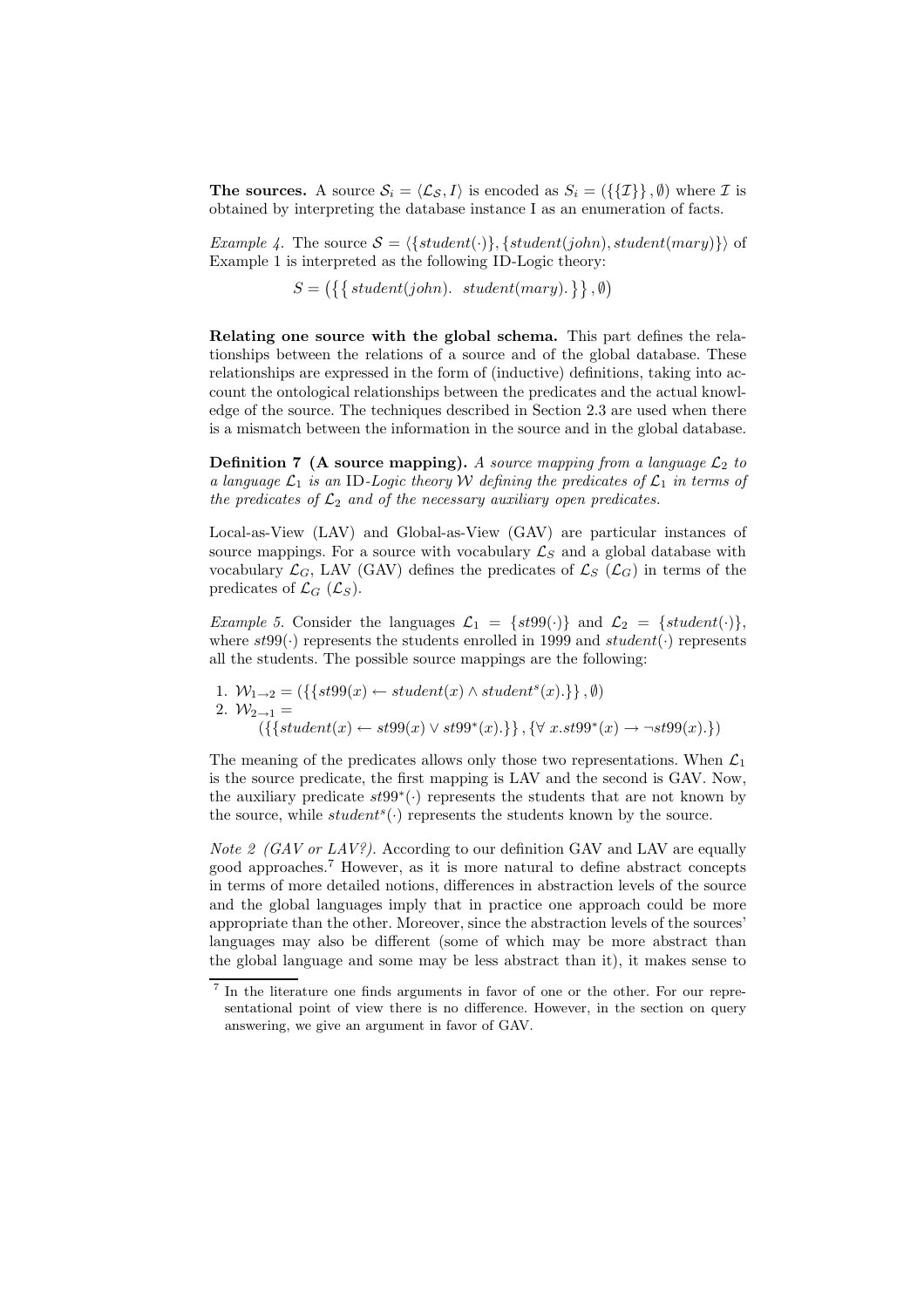combine both approaches, i.e., to use GAV for the source mappings between certain sources and the global schema, and the LAV approach for the mappings between the other sources and the global schema. The fact that our framework supports such a combination may serve, therefore, as one of its advantages over other formalisms.

As noted in the introduction, special labels are sometimes used to denote the amount of knowledge a source stores (see, e.g.,  $[14, 22]$ ). For the sake of presentation, we show this in the context of LAV mappings between one source relation and one global relation. In general, the labels express a relation between a query over the source and over the global schema [14]. The following example illustrates that our use of open auxiliary predicates exactly captures the meaning of such labels. It is a variant on the world cup example, considered in [22].

closed source: The source predicate contains more information than the mediator predicate needs.

Consider  $\mathcal{L}_G = \{st99(\cdot)\}\$  and  $\mathcal{L}_{\mathcal{S}} = \{student(\cdot)\}\$ . Here, the mapping is:

$$
\left(\left\{\left\{student(x) \leftarrow st99(x) \lor student^*(x). \right\}\right\},\right)\newline \left\{\forall x.student^*(x) \rightarrow \neg st99(x). \right\}\right)
$$

 $student^*(·)$  models that there are other students than those listed by  $st99(·)$ .

open source: The source predicate contains less information than the mediator predicate needs. Consider  $\mathcal{L}_G = \{st99(\cdot)\}\$  and  $\mathcal{L}_S = \{st99male(\cdot)\}\$ . Now, the mapping is:

 $(\{\{st99male(x) \leftarrow st99(x) \land st99male^s(x).\}\}, \emptyset)$ 

 $st99 male<sup>s</sup>(x)$  models the unknown subset of male students.

clopen source: The source predicate has exact information for the mediator predicate. Consider  $\mathcal{L}_G = \{st99(\cdot)\}\$ and  $\mathcal{L}_S = \{studentsOf1999(\cdot)\}\$ . The mapping is as follows:

$$
\left(\left\{\left\{ \left| \left( \mathbf{x} \right) \right| \left( \mathbf{x} \right) \right| \left( \mathbf{x} \right) \right| \left( \mathbf{x} \right) \right| \left( \mathbf{x} \right) \left( \mathbf{x} \right) \right\} \left\}, \emptyset \right)
$$

Knowing what multiple sources know. The last component in the composition of the ID-Logic theories, introduced in Definition 6 for representing a mediator-based system, contains an ID-Logic theory that allows the designer to formulate additional meta-knowledge about how partial information of one source (regarding a certain predicate of the global schema) is completed by data of other sources. This ID-Logic theory is denoted by  $K$ , and as shown below, its information may be vital for a proper schema integration.

*Example 6.* Consider the global schema  $\{student(\cdot)\}\$  and the sources  $S_1 = \langle \{st99(\cdot)\}, \{st99(john)\}\rangle$  and  $S_2 = \langle \{st00(\cdot)\}, \{st00(mary)\}\rangle$  having the source mappings

$$
\mathcal{W}_{1\rightarrow G} = \left( \{ \{ student(x) \leftarrow st99(x) \lor st99^*(x). \} \}, \{ \forall x.st99^*(x) \rightarrow \neg st99(x). \} \right) \newline \mathcal{W}_{2\rightarrow G} = \left( \{ \{ student(x) \leftarrow st00(x) \lor st00^*(x). \} \}, \{ \forall x.st00^*(x) \rightarrow \neg st00(x). \} \right)
$$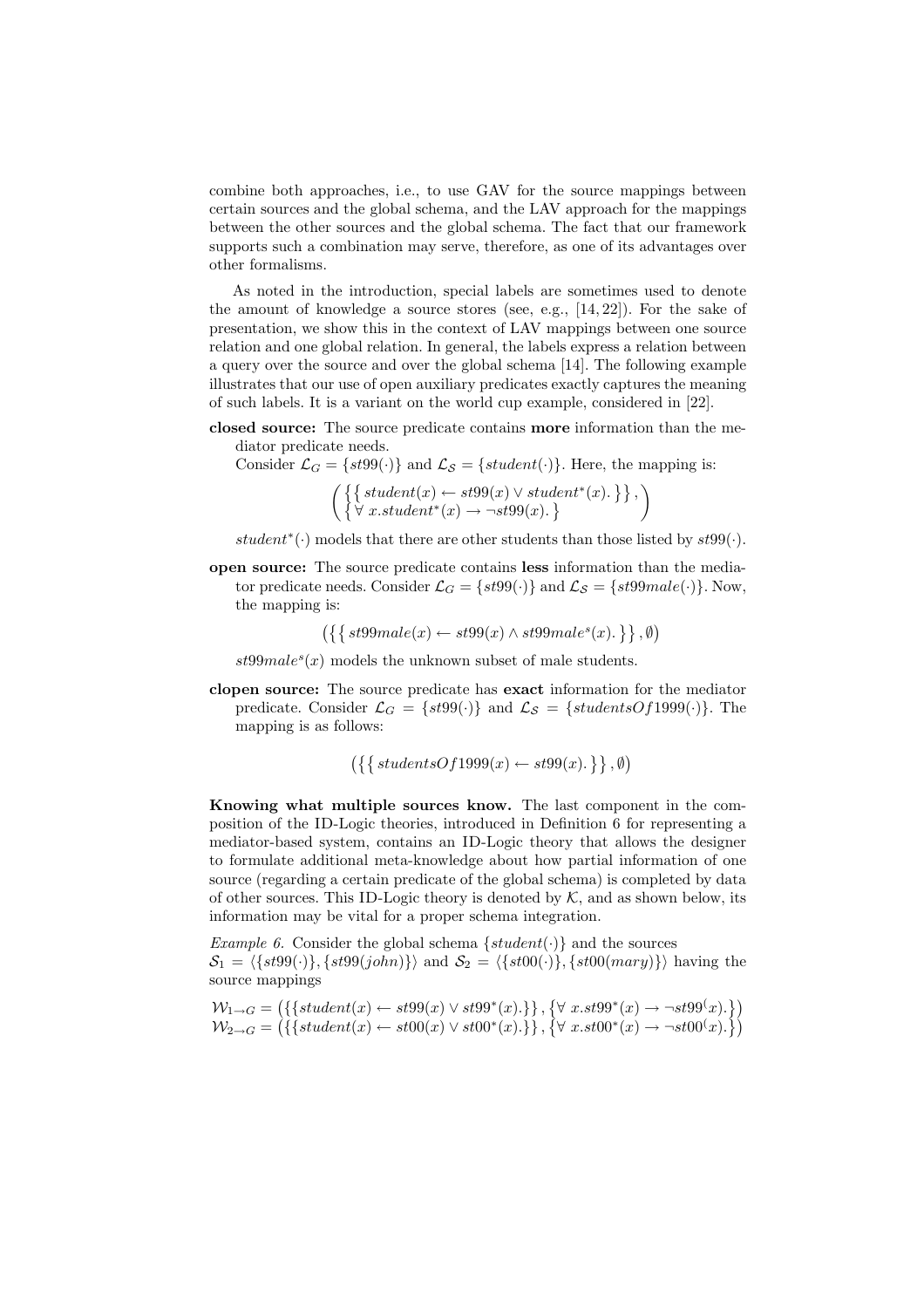Note that  $W_{1\rightarrow G} \circ W_{2\rightarrow G}$  contains two (alternative and equivalent) definitions for the student relation. The statement that the relation  $student(\cdot)$  is complete w.r.t. the set of sources  $\{S_1, S_2\}$  can be formalized by the first-order assertion

$$
\mathcal{K} = (\emptyset, \{ \forall x. \neg (st99^*(x) \land st00^*(x)).\})
$$

Obviously, no general rules for expressing meta-knowledge exist. It depends on the representation choices of the source mappings, the information content of the sources and the intended information content of the global database.

An elaborated example. We conclude this section with an elaboration of Example 2. It shows, in particular, that a certain data integration problem can be described by many different mediator-based systems.

Example 7. Consider two sources, each one has a complete knowledge about its relations. Source  $S_1$  stores all full-time students, and source  $S_2$  contains data about the year of enrollment of all students (both part-time and full-time):

$$
S_1 = \langle \{student(\cdot)\}, \{student(john), student(mary), student(bob)\} \rangle, S_2 = \langle \{enrolled(\cdot, \cdot)\}, \{enrolled(john, 1999), enrolled(eve, 1999),enrolled(mary, 2000), enrolled(alice, 2003)\} \rangle
$$

A mediator-based system that extracts lists of full-time students enrolled at the years 1999 and 2000 looks as follows:  $\mathfrak{G} = \langle \mathcal{L}_G, \{S_1, S_2\}, M \rangle$ , where:

$$
- \mathcal{L}_G = \{st99(\cdot), st00(\cdot)\}\
$$
  
\n
$$
- S_1 = \left( \left\{ \left\{ \begin{matrix} student(john). \\ student(mary). \\ student(bob). \end{matrix} \right\}, \emptyset \right\} \right)
$$
  
\n
$$
- S_2 = \left( \left\{ \left\{ \begin{matrix} enrolled(john, 1999). \\ enrolled(eve, 1999). \\ enrolled(mary, 2000). \\ enrolled(alice, 2003). \end{matrix} \right\}, \emptyset \right\} , \emptyset \right)
$$

Three possible mappings are presented below. In these mapping, we have additionally assumed that the sources contain all information about the global relations.

– The GAV approach where each source is individually related with the global schema. Here,  $M = \{W_{G\rightarrow 1}, W_{G\rightarrow 2}, K\}$ , where

$$
\begin{array}{ll} \mathcal{W}_{G\rightarrow 1}=\left(\left\{\left\{\begin{aligned} st99(x)\leftarrow student(x)\wedge st99_{\mathcal{S}_1}^s(x).\\ st00(x)\leftarrow student(x)\wedge st00_{\mathcal{S}_1}^s(x). \end{aligned}\right\}\right\},\emptyset\right) \right.\\ \mathcal{W}_{G\rightarrow 2}=\left(\left\{\left\{\begin{aligned} st99(x)\leftarrow enrolled(x,1999)\wedge st99_{\mathcal{S}_2}^s(x).\\ st00(x)\leftarrow enrolled(x,2000)\wedge st00_{\mathcal{S}_2}^s(x). \end{aligned}\right\}\right\},\emptyset\right) \right.\\ \mathcal{K}=\left(\emptyset,\left\{\begin{aligned} &\forall\; x.st99_{\mathcal{S}_1}^s(x)\leftrightarrow enrolled(x,1999).\\ &\forall\; x.st00_{\mathcal{S}_1}^s(x)\leftrightarrow enrolled(x,2000).\\ &\forall\; x.st99_{\mathcal{S}_2}^s(x)\leftrightarrow student(x).\\ &\forall\; x.st00_{\mathcal{S}_2}^s(x)\leftrightarrow student(x). \end{aligned}\right)\right\} \end{array}
$$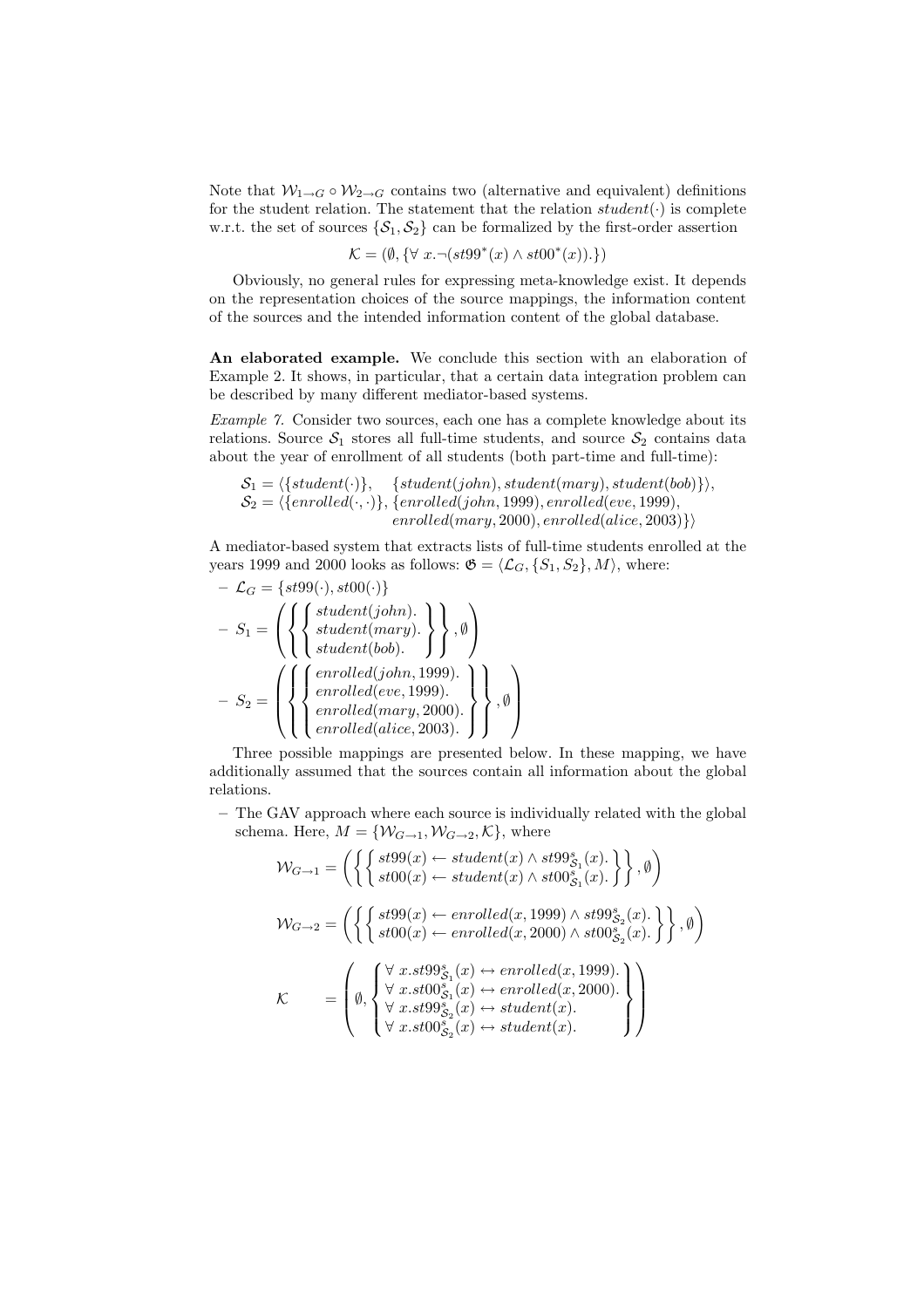– An alternative GAV approach that treats the two sources as if there are one. This time,  $M = \{W_{G \to \{1,2\}}\}\$ , where:

$$
\mathcal{W}_{G \to \{1,2\}} = \left( \left\{ \left\{ \begin{matrix} st99(x) \leftarrow student(x) \land enrolled(x, 1999). \\ st00(x) \leftarrow student(x) \land enrolled(x, 2000). \end{matrix} \right) \right\}, \emptyset \right\}
$$

– The LAV approach:  $M = \{W_{1\rightarrow G}, W_{2\rightarrow G}, \mathcal{K}\}.$ 

$$
\mathcal{W}_{1\rightarrow G} = \begin{pmatrix} \left\{ \left\{ student(x) \leftarrow st99(x) \lor st00(x) \lor student^*(x). \right\} \right\}, \\ \left\{ \forall x. student^*(x) \rightarrow \neg (st99(x) \lor st00(x)). \right\} \end{pmatrix}
$$

$$
\mathcal{W}_{2\rightarrow G} = \begin{pmatrix} \left\{ \left\{ \begin{matrix} enrolled(x, y) \leftarrow st99(x) \land y = 1999. \\ enrolled(x, y) \leftarrow st00(x) \land y = 2000. \\ enrolled(x, y) \leftarrow enrolled^*(x, y) \land (y \neq 1999 \lor y \neq 2000). \right\} \right\}, \\ \left\{ \begin{matrix} \forall x. y. enrolled^*(x, y) \rightarrow \neg (st99(x) \land y = 1999). \\ \forall x. y. enrolled^*(x, y) \rightarrow \neg (st00(x) \land y = 2000). \end{matrix} \right\} \end{pmatrix}, \\ \mathcal{K} = \begin{pmatrix} \left\{ \begin{matrix} \forall x. st99(x) \rightarrow student(x). \\ \forall x. st99(x) \rightarrow student(x). \\ \forall x. st99(x) \rightarrow enrolled(x, 1999). \\ \forall x. st00(x) \rightarrow enrolled(x, 2000). \end{matrix} \right\} \end{pmatrix}
$$

According to any one of the representations above, the unique model of  $\mathfrak{G}$ (restricted to  $\mathcal{L}_G$ ) is  $\{st99(john), st00(mary)\}.$ 

# 4 Query Answering

In the previous sections we have shown how to set up correctly an ID-Logic mediator-based system. This section discusses how queries can be answered with respect to such system. First, we consider the general context of ID-Logic theories and then concentrate on abductive inference as a general technique of computing answers posed to mediator-based systems. We also show that the answers generated by the abductive process are more informative than answers that are produced by other techniques.

**Definition 8 (Types of queries).** Let  $T$  be an ID-Logic theory and  $Q$  a query.

a)  $Q$  is skeptically true iff it is entailed by every model of  $T$ ; i.e.,

 $\mathcal{T} \models_{\text{sken}} \mathcal{Q} \text{ iff for each model } M \text{ of } \mathcal{T} : M \models \mathcal{Q}.$ 

b)  $Q$  is credulously true iff it is entailed by at least one model of  $T$ ; i.e.,

 $\mathcal{T} \models_{\text{cred}} \mathcal{Q}$  iff there exists a model M of  $\mathcal{T} : M \models \mathcal{Q}$ .

In a mediator-based system  $\mathfrak{G}$ , the sources contain fixed information. Thus, answers to queries that are supported by the sources will be always skeptically true, while answers to queries for which the sources have no information might be either skeptically false or credulously true.

As mediator-based system does not materialize the knowledge of the sources in its own schema, the process of answering a global query  $Q$  is two-phased: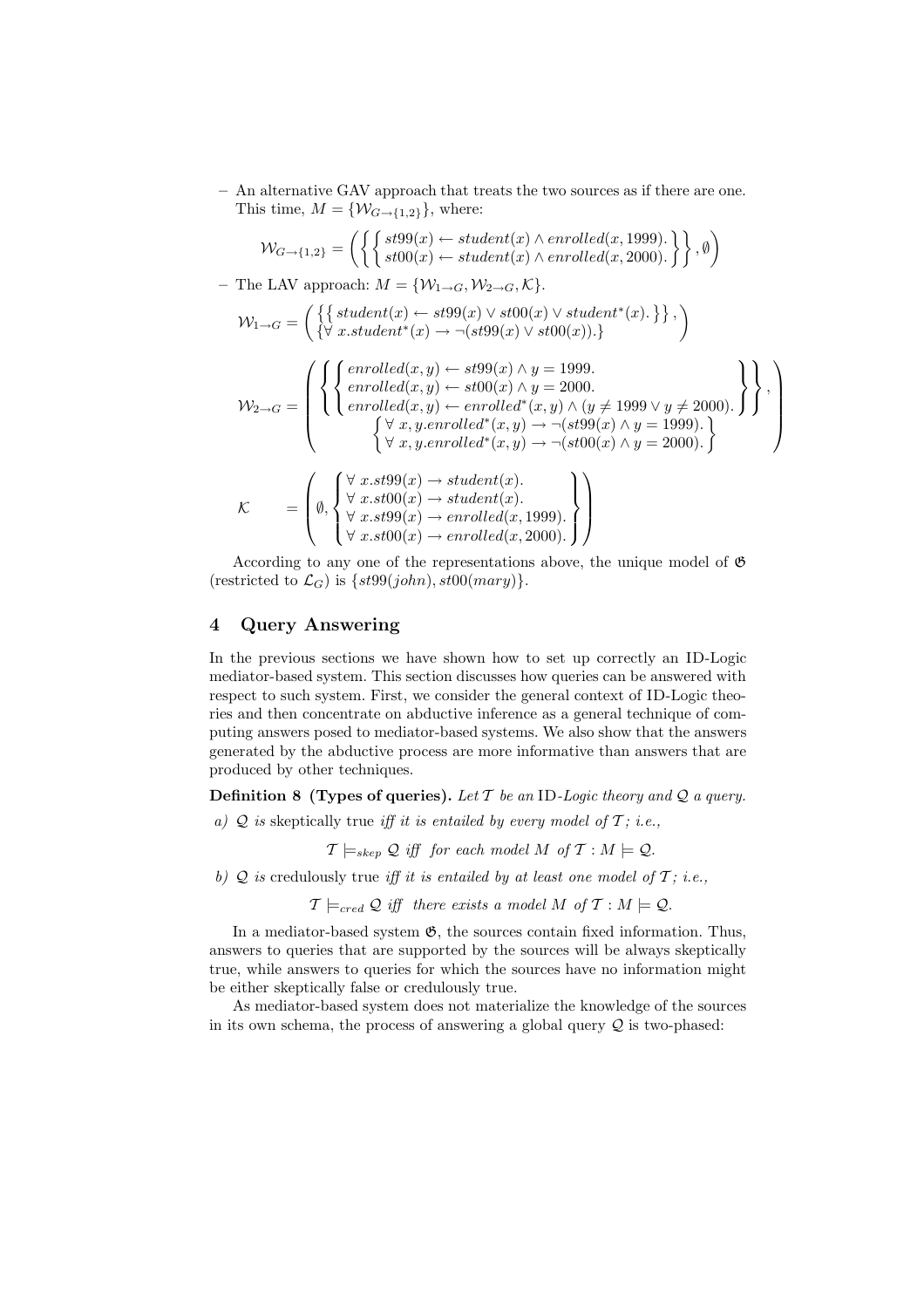- a) Compute for  $Q$  an equivalent (if possible) query  $Q_s$  expressed in terms of the source languages.
- b) Query the sources with  $Q_s$ .

Abductive Inference. Abductive reasoning is related to credulous query answering, i.e., finding a model that satisfies the query. Recall that each model of an ID-Logic theory is uniquely determined by an interpretation of the open predicates of the theory. Abductive reasoning is the inference process that constructs an explanation formula  $\mathcal E$  in terms of the open predicates that entails the query Q. Formally, for an ID-Logic theory T and a query  $\mathcal{Q}, \mathcal{E}$  is an *abductive* solution iff  $\exists (\mathcal{E})$  is satisfiable w.r.t. T and  $\mathcal{T} \models \forall (\mathcal{E} \rightarrow \mathcal{Q})$ .

Abductive reasoning for ID-Logic theories is provided by the  $\mathcal{A}$ system [3,5, 23]. A preprocessing step transforms an ID-Logic theory into an equivalent ID-Logic theory consisting of one definition. Such theories correspond to abductive normal logic programs that form the input for the Asystem. The open predicates of this ID-Logic theory are mapped into the abducibles in the abductive logic programming framework. We refer the reader to [19] for more details about abduction and its relation with ID-Logic.

In the case of the Asystem the computed explanation formula  $\mathcal E$  describes a class of models of T. When  $\mathcal E$  is true, the query is satisfiable w.r.t. to all models. When the Asystem is unable to find an abductive solution for  $Q$ , then  $\mathcal{T} \models \forall (\neg \mathcal{Q})^8.$ 

Answers for Queries. Consider  $\mathfrak{G} = \langle \mathcal{L}_G, \{S_1, \ldots, S_n\}, \{W_1, \ldots, W_l, \mathcal{K}\}\rangle$ , a mediator-based system, and  $\mathcal{T}_q = \mathcal{W}_1 \circ \cdots \circ \mathcal{W}_l \circ \mathcal{K}$ , the derived ID-Logic theory. This theory describes only the relationship between the languages. Then a new query  $\mathcal{Q}_s$  expressed in terms of  $\mathcal{L}_G$  is *derivable* from an abductive solution for the query  $Q$  w.r.t.  $\mathcal{T}_q$ . According to the mapping style, the abductive solution forms the new query  $\mathcal{Q}_s$  or the basis to compute it. In GAV the open predicates are the source predicates, and thus, an abductive solution  $\mathcal E$  is an expression in terms of the source predicates.  $\mathcal E$  is then a representation of  $\mathcal Q_s$ . The LAV case is different: the open predicates are those of the global schema  $\mathcal{L}_G$ . An abductive solution  $\mathcal E$  does not encode directly  $\mathcal Q_s$ . However, all models satisfying  $\mathcal E$  correspond to answers for  $\mathcal Q_s$ . Hence one has to design an extra procedure to compute answers form  $\mathcal{Q}_s$  out of the abductive solution for LAV mappings. In the literature one finds approaches that can form the basis for that procedure. For example, the inverse-rule algorithm for Datalog [20]. The availability of a general computational engine (an abductive solver) for GAV and the absence of such one for LAV, is in our opinion an argument in favor of GAV.

Example 8. Consider  $\mathfrak{G} = \langle \{student(\cdot)\}, S, \{W_{G\to\{1,2\}}\}\rangle$ , a mediator-based system in which

$$
S = \{ S_1 = \langle \{st99(\cdot)\}, \{st99(john)\} \rangle, S_2 = \langle \{st00(\cdot)\}, \{st00(mary)\} \rangle \},
$$

 $8$  This is called the *duality property* of abductive systems.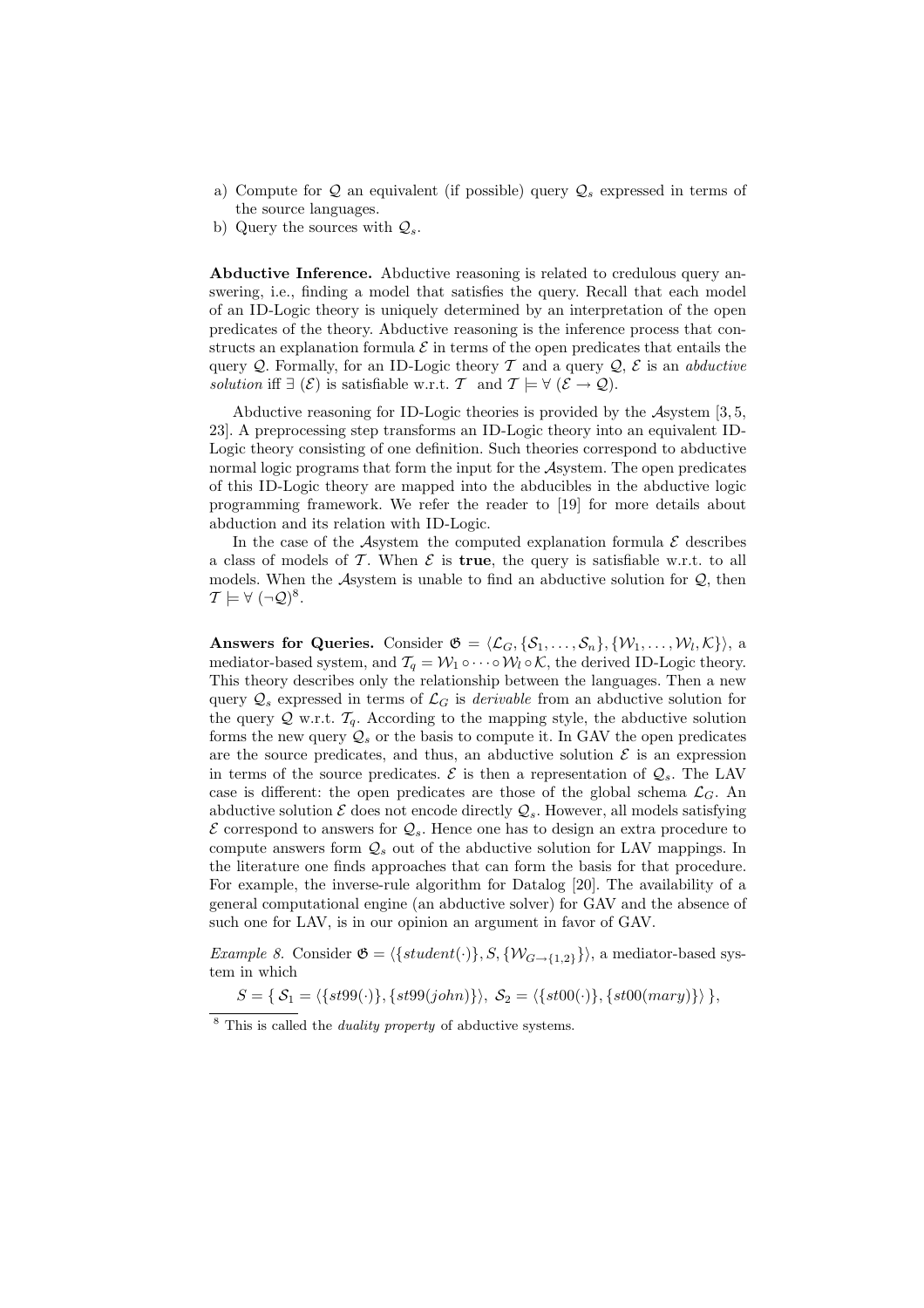$\mathcal{W}_{G \to \{1,2\}} = (\{student(x) \leftarrow st99(x) \lor st00(x) \lor student^*(x)\}, \emptyset).$ 

Now suppose we pose the global query  $\mathcal{Q}$ :  $\exists$  student(john) to  $\mathfrak{G}$ . In order to answer this query with the data from the sources, an abductive explanation for Q w.r.t.  $T_q = \mathcal{W}_{G \to \{1,2\}}$  is computed by the Asystem:

# $Q_s : st99(john) \vee st00(john) \vee student^*(john).$

This explanation is exactly the expected reformulated query  $\mathcal{Q}_s$ . Because  $\mathcal{Q}_s$  is expressed in terms of the sources and the auxiliary predicates, we can evaluate this query over the sources. When the first two predicates fail, the last one always succeeds, denoting the fact that the sources lack the knowledge to decide whether John is a student. In that case the answer is credulously true. In our case, since  $S_1$  contains the information that John is enrolled in 1999, it follows that he is a student. This is a skeptically true answer.

Supporting dynamics of a mediator-based system. Abductive inference is particularly useful when the mediator-based system acts in a dynamic environment, i.e., the sources are dynamically added or removed. In such a situation, the produced abductive answer contains certain information that justifies the result, and helps to understand it.

Consider, for example, the following scenario: in the university restaurant one gets only a student reduction if he or she is registered in the university database as a student. When the source that contains all part-time students falls out, it might be that none of these students can get its reduction. If the mediatorbased system removes each piece of knowledge from the unavailable source and it notifies the restaurant only that one of its sources is down, the restaurant is unable to grant the student reduction to all part-time students. Only when the restaurant is informed with the precise information that the list of part-time students is unavailable, it can question every person that is not recognized as a student if he or she is a part-time student.

The intended behavior is obtained by a source removal operation. Given a mediator-based system  $\langle \mathcal{L}_G, \{\mathcal{S}_1, \ldots, \mathcal{S}_n\}, \{\mathcal{W}_1, \ldots, \mathcal{W}_l, \mathcal{K}\} \rangle$  and a corresponding ID-Logic theory

$$
\mathcal{T} = \mathcal{S}_1 \circ \cdots \circ \mathcal{S}_n \circ \mathcal{W}_1 \circ \cdots \circ \mathcal{W}_l \circ \mathcal{K},
$$

a removal of a source  $S_k$   $(1 \leq k \leq n)$  yields the following theory:

$$
\mathcal{T}' = \mathcal{S}_1 \circ \cdots \circ \mathcal{S}_{k-1} \circ \mathcal{S}_{k+1} \circ \cdots \circ \mathcal{S}_n \circ \mathcal{W}_1 \circ \cdots \circ \mathcal{W}_l \circ \mathcal{K},
$$

in which all predicates of  $S_k$  are open predicates.<sup>9</sup> Note that this update has non-monotonic characteristics, and that our framework correctly handles this. When the mediator-based system uses GAV, abductive reasoning can determine precisely the information the restaurant needs to react properly on the fall-out of the part-time student source.

<sup>&</sup>lt;sup>9</sup> Many mediator-based systems remove all knowledge of  $S_k$ , as shown by the first possibility in the restaurant scenario. We can simulate this by replacing the source by the empty source where all predicates are false.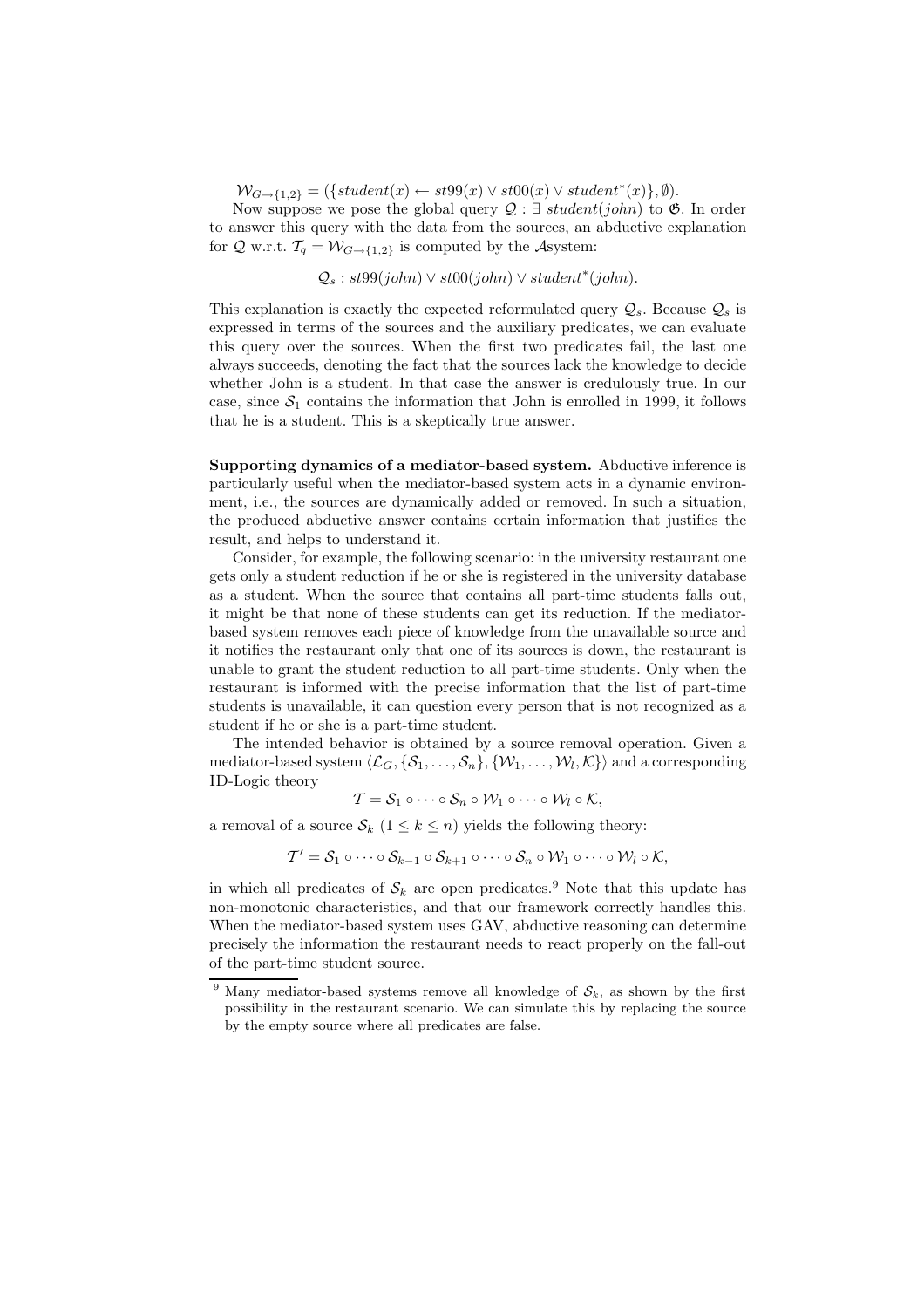*Example 9 (Example 8 continued)*. If source  $S_1$  drops out, the abductive answer  $\{st99(john)\}\$  will have no source to be queried. The system can report to the user that in order to answer skeptically the query it is necessary to wait until  $S_1$ is available again, and the information  $st99(john)$  can be verified.

Adding a new source is slightly more complex, because the mappings might have to be reconsidered. The amount of work in this case depends on the amount and type of information that the new source contributes. For example, a new source might require that the completeness assertions imposed in  $K$  must be reconsidered. In any data integration system the addition of a source requires this reconsideration. (Except when strong preconditions are imposed on the new sources.) In the worst case each mapping has to be updated. Fortunately, in most practical cases this is unlikely to happen. Moreover the modularity of ID-Logic enforces a strong locality of the changes since the changes must only be applied on the definitions that contain involved predicates.

### 5 Generalizations

#### 5.1 Lifting the unique domain assumption

Often two sources use different domain elements to denote the same object in the world (e.g., a client number and a social security number for the same person). By introducing an auxiliary mapping, these differences can be taken into account. Let  $HU(\mathcal{L})$  denote the Herbrand Universe of the language  $\mathcal{L}$ .

**Definition 9.** A mapping between the domains of two languages  $\mathcal{L}_1$  and  $\mathcal{L}_2$ is the bijection  $map_{\mathcal{L}_1 \to \mathcal{L}_2} = \{map(t_1, t_2)|t_1 \in HU(\mathcal{L}_1) \text{ and } t_2 \in HU(\mathcal{L}_2)\}.$  $map_{\mathcal{L}_2 \leftarrow \mathcal{L}_1}$  denotes the inverse of the mapping  $map_{\mathcal{L}_1 \rightarrow \mathcal{L}_2}$ .<sup>10</sup>

It is sufficient to define a mapping between each source and the global schema. A mapping  $map(Name, ID)$  that maps names in identity numbers can be defined by the following theory:  $W = (\{\{st99(x) \rightarrow map(x, y) \land student(y).\}\}, \emptyset).$ 

### 5.2 Reasoning with inconsistent knowledge

Up to now, we assumed that all information in the sources was consistent w.r.t. the intended global database, and so integrity constraints at the global level were not considered. In case that the global schema does contain such constraints, inconsistencies can arise<sup>11</sup>. We are aware of two approaches for handling this:

Computing repairs [3, 4, 9]: A repair is a set of atoms that must be added or retracted from the knowledge base in order to make it consistent. Repairs may advise the user about changes needed to restore consistency. In our context the repairs are computed at the level of each source.

<sup>&</sup>lt;sup>10</sup> The mapping is the identity when both languages share the same Herbrand universe.  $11$  Not to be confused with the notion of consistency in [22] where the concept is applied to conflicts that can arise when integrating complete sources.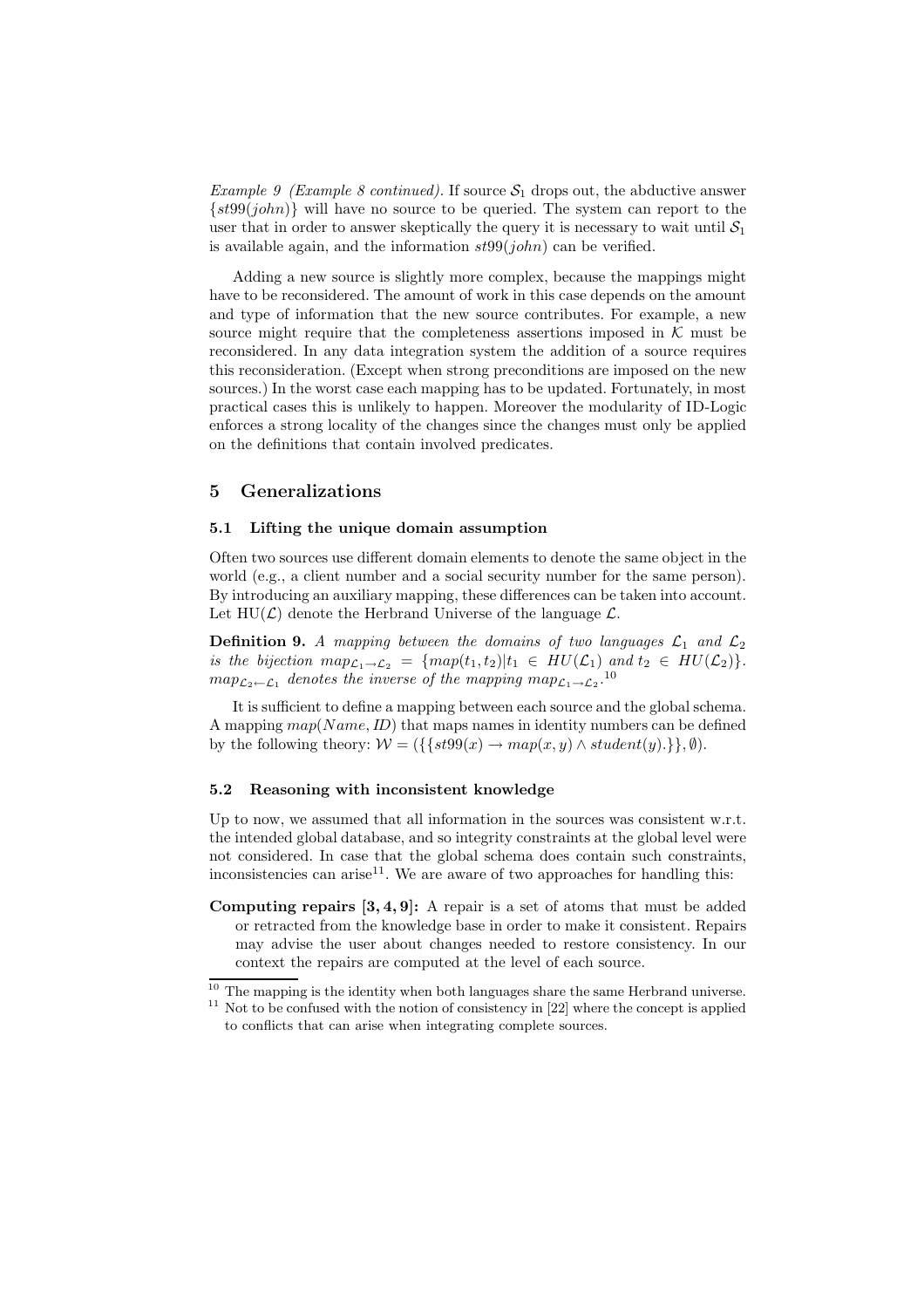Consistent query answering [2, 8]: This approach avoids the computation of the repairs. It transforms a query such that the answers of the transformed query are consistent w.r.t. to all repaired knowledge bases.

# 6 Comparison with Related Works

In the previous sections we introduced an ID-Logic mediator-based system for data integration and argued in favor of its expressive power. In this section we discuss how our work is related to some well-known existing formalisms.

GAV, LAV, and their combinations ([25, 29, 31]). A decade of active research in the topic of data integration has resulted in several implemented mediator-based systems. Some of them apply LAV, others are based on GAV (for a review, see [31]). Our ID-Logic framework takes into consideration both approaches, so the data integration system designer can select one or another, or work with both (see Note 2).

Generalized methods for data integration. At least two extensions have been proposed to increase the expressive power of LAV and GAV paradigms.

 $GLAV$  approach  $([21])$ . This is an extension of LAV that allows to map a conjunctive query expression  $\phi_G$  over the global schema into a conjunctive query expression  $\phi_S$  over the sources <sup>12</sup>. This variant can be simulated in our framework by the introduction of an auxiliary predicate, say  $p$ , which has the view definition  $\{p(\bar{t}) \leftarrow \phi_S\}$  w.r.t. the sources  $(\phi_S)$ . Using p, a LAV mapping can be constructed by  $\{p(\overline{t}) \leftarrow \phi_G\}.$ 

Both-As-View (BAV) ([28]). McBrien and Poulovassilis present a novel method that combines the advantages LAV and GAV in the presence of dynamic schemas. They show how LAV and GAV view definitions can be fully derived from BAV transformation sequences, and that BAV transformation sequences can be partially derived for LAV or GAV view definitions. We believe that these transformation sequences (or extensions of them) could be applied to translate BAV mapping into ID-Logic mappings.

Data integration by Description Logics ([14]). Calvanese et al. present a general framework for data integration. Tt turns out that our framework encodes in a nice way this framework. In particular, they define labels (similar to [22]) to denote the amount of knowledge a mapping rule contributes to the global database. As shown before, this can be captured by the use of (auxiliary) open predicates.

A remarkable statement in [14] concerns the appropriateness of Description Logics for data integration. Due to the limitations on the use of variables, Description Logics are poor as query languages. Calvanese et al. argue that for the

<sup>&</sup>lt;sup>12</sup> An equivalent extension for the GAV approach is straightforward.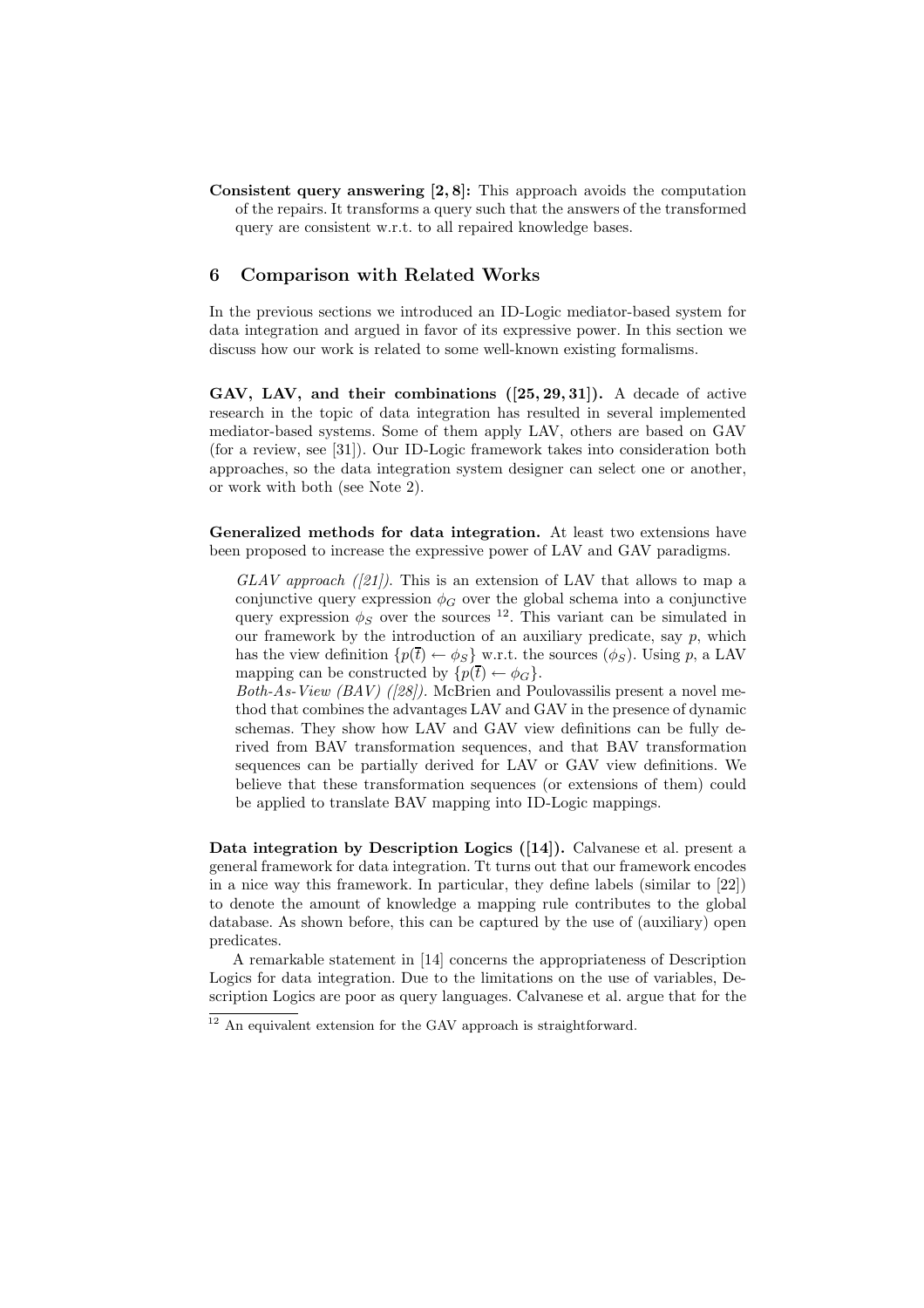data integration problem the modeling language has to be good in that respect. Since ID-Logic imposes no restriction on the use of variables, and can be regarded as a very expressive Description Logic, it is not surprising that the use of ID-Logic leads to a general approach, enclosing many of the existing approaches.

Data integration by abductive methods  $([10, 11])$ . The power of abduction for data integration has already been recognized in the COntext INterchange project, where abductive logic programs are used to represent the mappings according to the GAV approach. In the same spirit, our answering procedure is based on abductive reasoning, that may be supported by existing abductive computational tools [3].

Query answering with incomplete knowledge  $([1, 22, 26])$ . The inherent connection between incomplete knowledge and mediator-based systems has been broadly identified in the literature. Applying an expressive knowledge representation language with explicit denotation of incompleteness, a better understanding of the nature of the whole data integration problem is gained. Moreover, we argued how this knowledge can be used by the inference mechanism to compute more informative answers, for example, when a source is dropped.

Relation with composition of knowledge bases The knowledge representation origins of ID-Logic relate the data integration problem considered here with merging of knowledge bases [7, 34]. The former can be viewed as a particular case of the latter, where some knowledge bases contain actual data and others do not.

# 7 Conclusions and Future Work

This ID-Logic framework supports both the GAV and the LAV approaches to the data integration problem, any combination of these approaches, as well as various generalized methods (such as GLAV and BAV). Our framework provides a general method for expressing the relationships between a global schema and those of the sources. Specifically, the state of knowledge of each source w.r.t. the intended global database can be explicitly represented in the ID-Logic theories themselves. This allows to capture precisely the information of labels in [14, 22], and it clearly shows the strong relation of the data integration problem with incomplete knowledge [12], no matter which mapping approach is taken.

Since ID-Logic may be regarded as an expressive Description Logic [32], our approach generalizes all approaches that use Description Logics provided they take equal assumptions on the problem context.

For the future, we plan to implement the ID-Logic mediator-based system together with inconsistency repairing techniques, and test their behavior in realistic situations.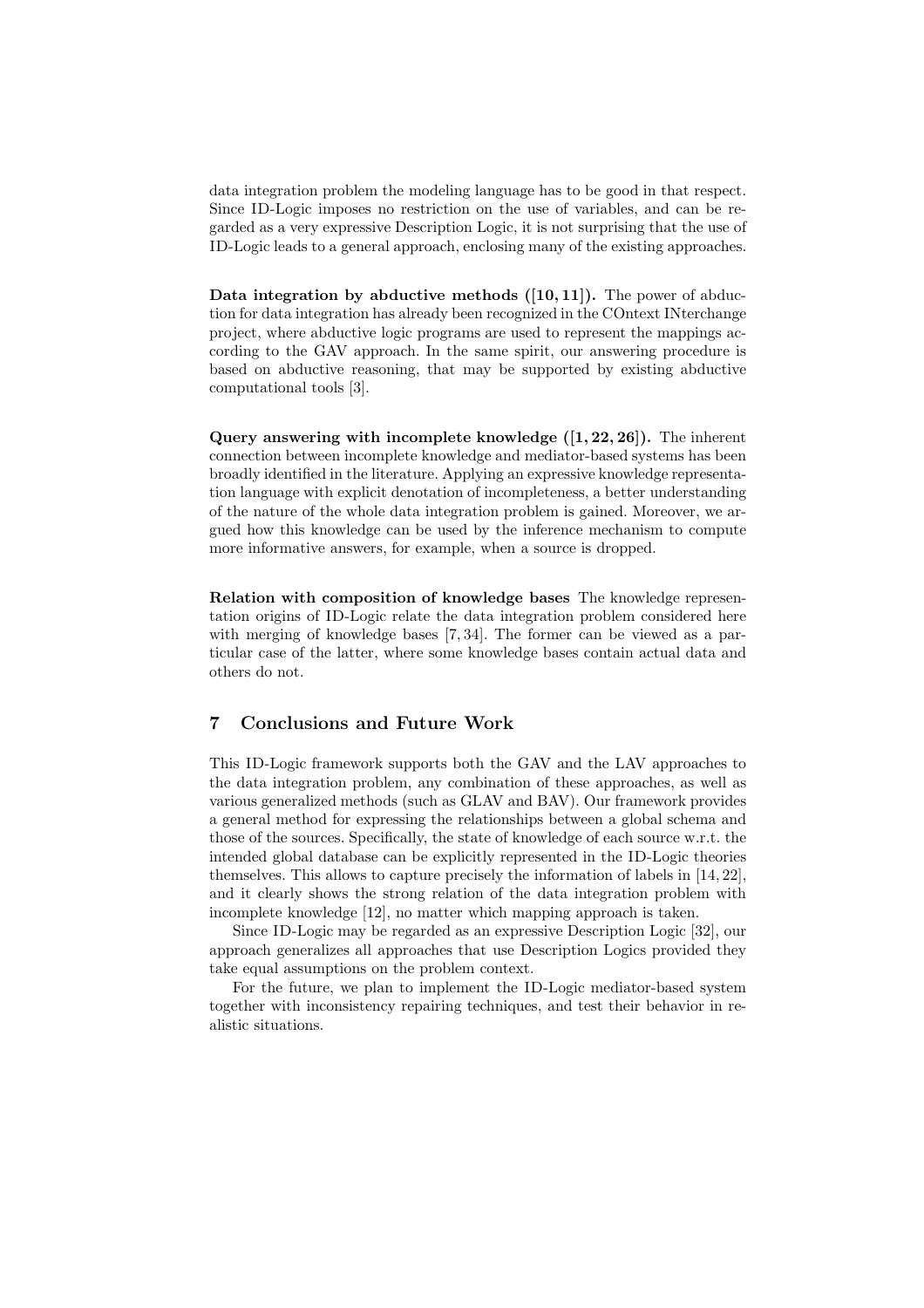## References

- 1. S. Abiteboul and O.M. Duschka. Complexity of answering queries using materialized views. In Proceedings of the Seventeenth ACM SIGACT-SIGMOD-SIGART Symposium on Principles of Database Systems, PODS'98, pages 591–596, 1998.
- 2. M. Arenas, L. Bertossi, and J. Chomicki. Consistent query answers in inconsistent databases. In Proc. of the Eighteenth ACM SIGMOD-SIGACT-SIGART Symp. on Principles of Database Systems, PODS'99, pages 68–79, 1999.
- 3. O. Arieli, M. Denecker, B. Van Nuffelen, and M. Bruynooghe. Coherent integration of databases by abductive logic programs. Accepted to the Journal of Artificial Intelligence Research, 2004. See http://www.cs.kuleuven.ac.be/ dtai/.
- 4. O. Arieli, B. Van Nuffelen, M. Denecker, and M. Bruynooghe. Database repair by signed formulae. In Foundations of Information and Knowledge Systems, FoIKS 2004, pages 14–30. LNCS 2942, Springer, 2004.
- 5. The Asystem. Obtainable via www.cs.kuleuven.ac.be/ dtai/kt/systems-E.shtml.
- 6. F. Baader, D. Calvanese, D. McGuinness, D. Nardi, and P. Patel-Schneider, editors. The Description Logic Handbook. Theory, Implementation and Applications. Cambridge University Press, 2003.
- 7. C. Baral, J. Minker, and S. Kraus. Combining multiple knowledge bases. IEEE Transactions on Knowledge and Data Engineering, 3(2):208–221, June 1991.
- 8. L. Bertossi, J. Chomicki, A. Cortes, and C. Gutierrez. Consistent answers from integrated data sources. In Flexible Query Answering Systems, 5th International Conference, FQAS 2002, pages 71–85. LNCS 2522, Springer, 2002.
- 9. L. Bertossi and L. Bravo. Logic programs for consistently querying data integration systems. In Proceedings of the International Joint Conference on Artificial Intelligence, IJCAI 2003, 2003.
- 10. S. Bressan, C. H. Goh, K. Fynn, M. Jakobisiak, K. Hussein, H. Kon, T. Lee, S. Madnick, T. Pena, J. Qu, A. Shum, and M. Siegel. The Context Interchange mediator prototype. In Proc. of ACM SIGMOD'97 Conf., pages 525–527, 1997.
- 11. S. Bressan, C.H. Goh, T. Lee, S.E. Madnick, and M. Siegel. A procedure for mediation of queries to sources in disparate contexts. In Proceedings of International Logic Programming Symposium, ILPS'97, pages 213–227, 1997.
- 12. A. Cal´ı, D. Calvanese, G. De Giacomo, and M. Lenzerini. Data integration under integrity constraints. In Int. Conf. on Advanced Information Systems Engineering, CAiSE 2002, pages 262–279. LNCS 2348, Springer, 2002.
- 13. D. Calvanese, G. De Giacomo, and M. Lenzerini. Description logics for information integration. In A. Kakas and F. Sadri, editors, Computational Logic: Logic Programming and Beyond, Essays in Honour of Robert A. Kowalski, pages 41–60. LNCS 2408, Springer, 2002.
- 14. D. Calvanese, G. De Giacomo, and M. Lenzerini. Ontology of integration and integration of ontologies. In Working Notes of the 2001 International Description Logics Workshop (DL-2001), 2001, CEUR Workshop Proc. 49, 2001.
- 15. M. Denecker. Extending classical logic with inductive definitions. In Computational Logic - CL 2000, pages 703–717. LNCS 1861, Springer, 2000.
- 16. M. Denecker, M. Bruynooghe, and V. Marek. Logic programming revisited: logic programs as inductive definitions. ACM Transactions on Computational Logic, 2(4):623–654, 2001.
- 17. M. Denecker, and E. Ternovska. Inductive Situation Calculus. In Proc. of 9th Internation Conference on Principles of Knowledge Representation and Reasoning, 2004, accepted.